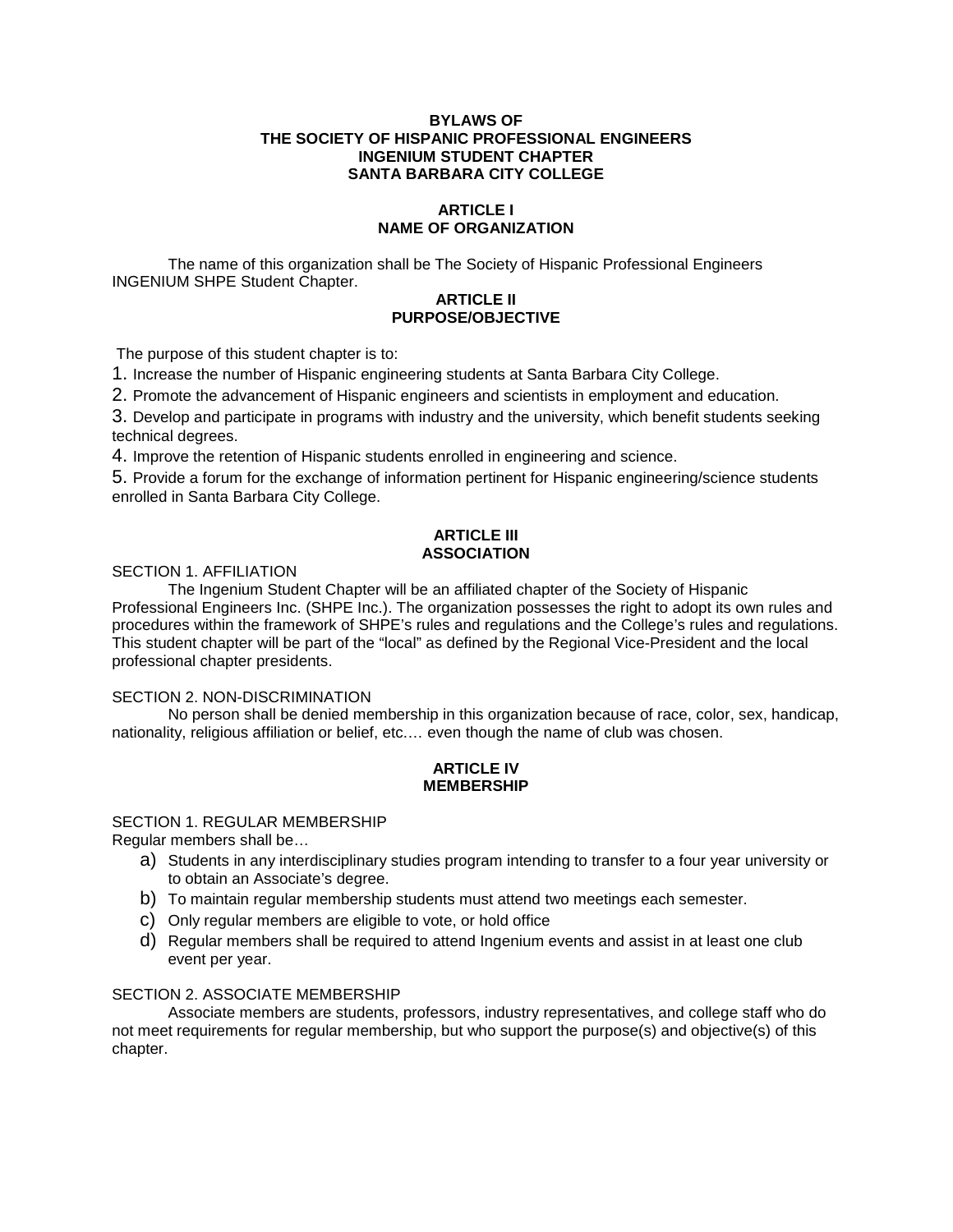## **ARTICLE V OFFICERS/EXECUTIVE BOARD**

## SECTION 1.

Officers shall consist of a President, Vice President, Secretary,Treasurer, Club Representative.

### SECTION 2. President

The President shall represent the chapter and be responsible for all business concerning the chapter. The President shall have full power in the management and business of the chapter and shall set and establish all policy of the chapter and/or other functions or activities under the direction of this chapter. The President shall also be the official spokesperson for the chapter, manage the other operation officers and manage the day-to-day affairs of the chapter. The term of office is one academic year.

### SECTION 3. Vice President(s)

The Vice President shall assist the President in all business concerning the chapter and shall act as a President Pro Tem in the latter's absence. The Vice President will also be in charge of the external affairs of the chapter (industrial relations, company tours, etc.). The Vice President shall assist the President in all business concerning the chapter. The Vice President will also be in charge of the internal affairs of the chapter (campus relations, social activities, etc.).

### SECTION 4. Secretary

The Secretary will take the minutes of the meeting and post them. The Secretary will also be in charge of the bulletin board. He/she will be responsible for registering the organization with the college each academic year and for tallying the election votes. The Secretary will be responsible for all external and internal correspondence.

### SECTION 5. Treasurer

The Treasurer will keep books and records on money received and disbursed. The Treasurer will make quarterly financial reports listing all liabilities and assets of the organization to the Executive Board and the general membership. It will be the Treasurer's responsibility to present annual budget and complete financial report to the Executive Board.

#### SECTION 6. Club Representative

The Club Representative will recruit student members and disseminate information to them. They shall attend the meetings of other clubs and associate student body meetings throughout the semester.

### **ARTICLE VI ELECTIONS/VOTING**

#### SECTION 1. NOMINATIONS

1.1. Nominations are to be held at the MESA center on the  $11<sup>th</sup>$  week of the semester at a general membership meeting.

1.2. Only Regular members are eligible for nomination. The nomination does not require secondary nomination.

1.3. A candidate may be nominated for more than one office but must only run for one office.

## SECTION 2. VOTING

2.1 Elections will be held at the MESA center on the  $12<sup>th</sup>$  week of the semester.

2.2 Only regular members are eligible to vote.

2.3 The procedure for voting will consist of ballots. Simple majority vote will constitute a winning vote.

2.4 Absentee voting will not be permitted except in cases of conflicting work or academic schedules. Absentee votes will only be accepted within two days of elections.